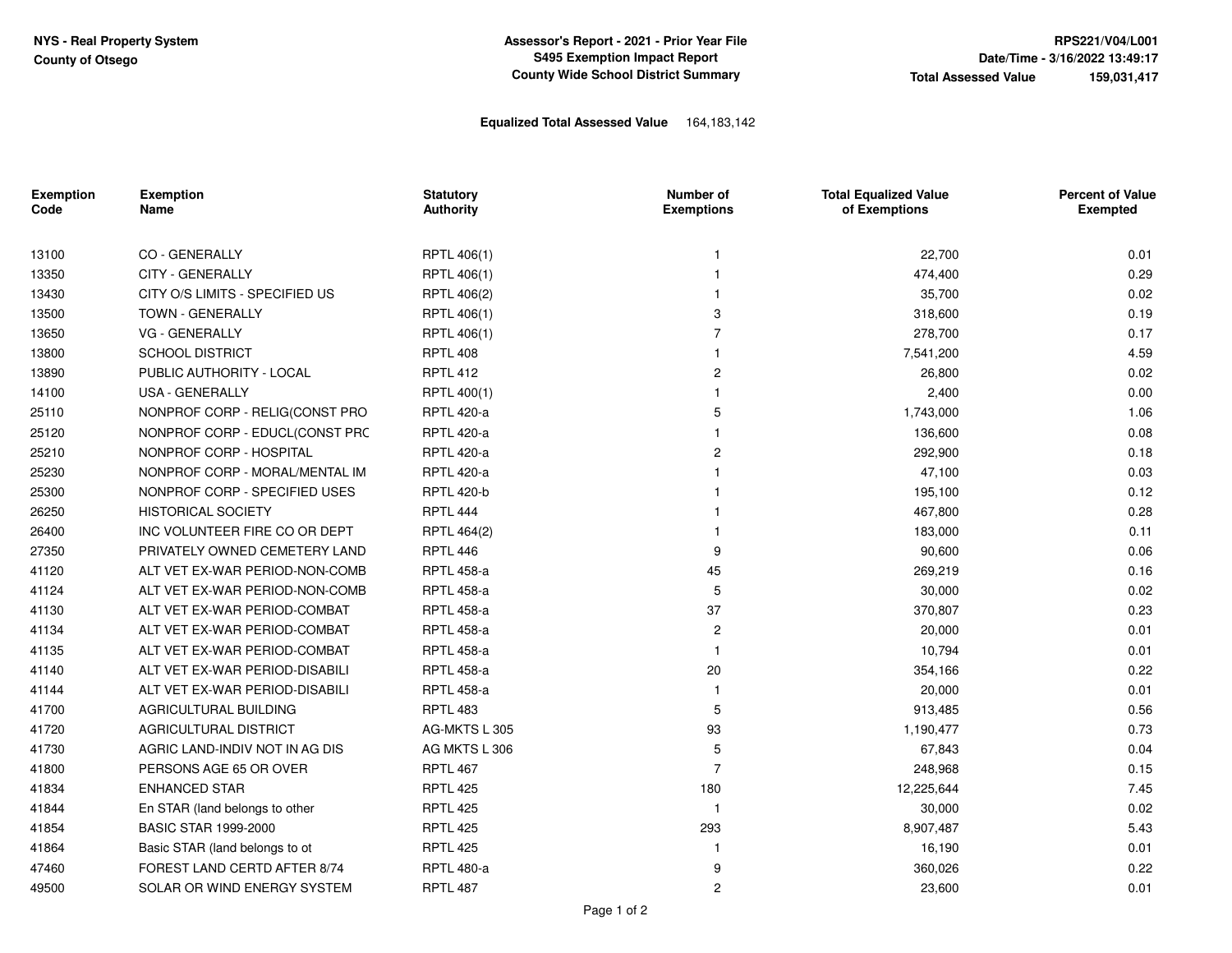**Assessor's Report - 2021 - Prior Year FileS495 Exemption Impact ReportCounty Wide School District Summary**

# **Equalized Total Assessed Value** 164,183,142

| <b>Exemption</b><br>Code                                          | <b>Exemption</b><br>Name                                   | <b>Statutory</b><br><b>Authority</b>                                                                                                                             | Number of<br><b>Exemptions</b> | <b>Total Equalized Value</b><br>of Exemptions | <b>Percent of Value</b><br>Exempted |
|-------------------------------------------------------------------|------------------------------------------------------------|------------------------------------------------------------------------------------------------------------------------------------------------------------------|--------------------------------|-----------------------------------------------|-------------------------------------|
| 50000                                                             | SYSTEM CODE                                                | STATUTORY AUTH NOT DEFINED                                                                                                                                       | 8                              | 406,700                                       | 0.25                                |
| <b>Total Exemptions Exclusive of</b><br><b>System Exemptions:</b> |                                                            |                                                                                                                                                                  | 745                            | 36,915,306                                    | 22.48                               |
| <b>Total System Exemptions:</b>                                   |                                                            |                                                                                                                                                                  | 8                              | 406,700                                       | 0.25                                |
| Totals:                                                           |                                                            |                                                                                                                                                                  | 753                            | 37,322,006                                    | 22.73                               |
| for municipal services.                                           |                                                            | Values have been equalized using the Uniform Percentage of Value. The Exempt amounts do not take into consideration, payments in lieu of taxes or other payments |                                |                                               |                                     |
|                                                                   | Amount, if any, attributable to payments in lieu of taxes: |                                                                                                                                                                  |                                |                                               |                                     |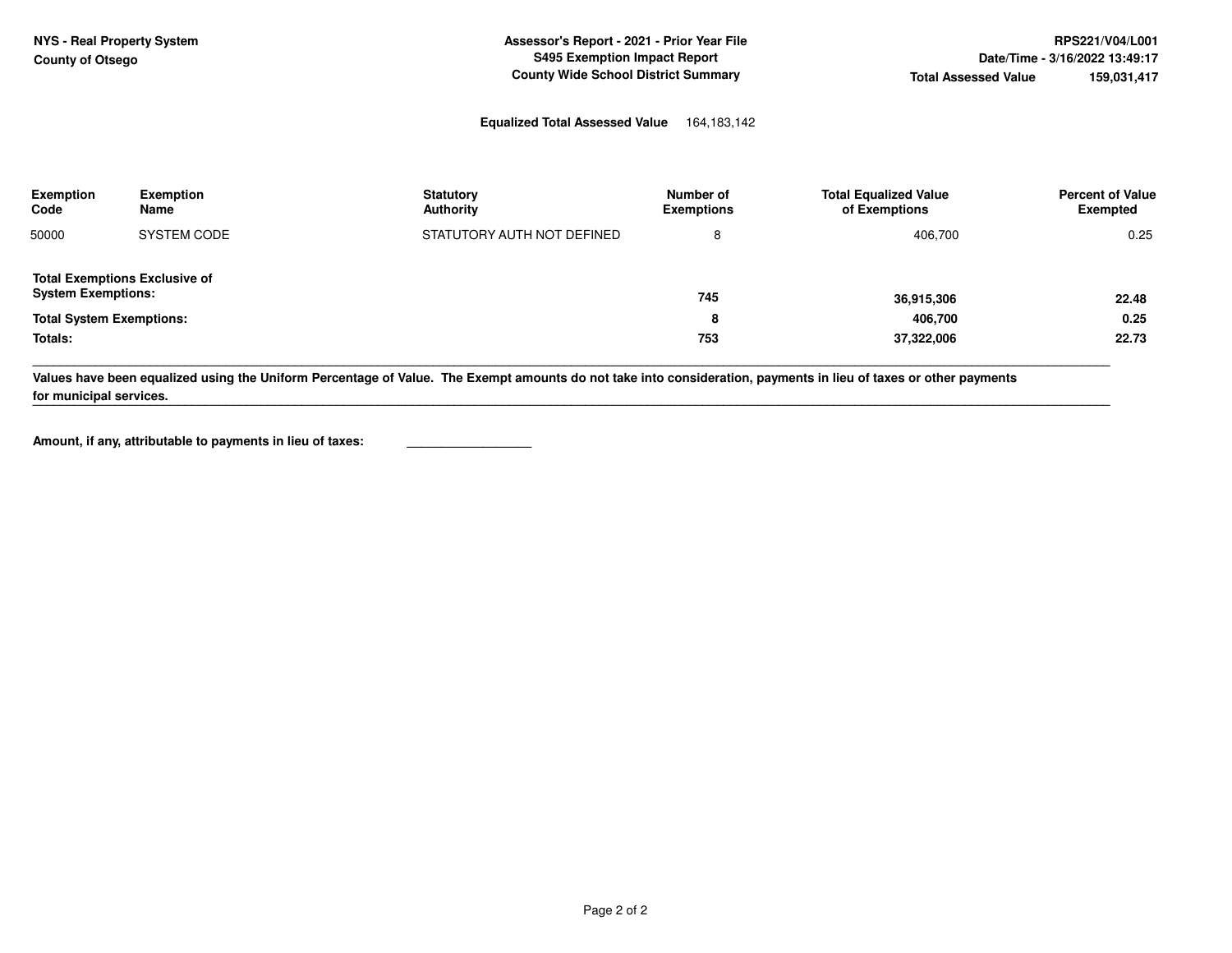## **Equalized Total Assessed Value** 164,183,142

#### **School District - 362202 Gilbertsville-Mt Upt**

| <b>Exemption</b><br>Code | <b>Exemption</b><br>Name       | <b>Statutory</b><br><b>Authority</b> | Number of<br><b>Exemptions</b> | <b>Total Equalized Value</b><br>of Exemptions | <b>Percent of Value</b><br><b>Exempted</b> |
|--------------------------|--------------------------------|--------------------------------------|--------------------------------|-----------------------------------------------|--------------------------------------------|
| 13100                    | CO - GENERALLY                 | RPTL 406(1)                          | 1                              | 22,700                                        | 0.01                                       |
| 13350                    | <b>CITY - GENERALLY</b>        | RPTL 406(1)                          |                                | 474,400                                       | 0.29                                       |
| 13430                    | CITY O/S LIMITS - SPECIFIED US | RPTL 406(2)                          |                                | 35,700                                        | 0.02                                       |
| 13500                    | <b>TOWN - GENERALLY</b>        | RPTL 406(1)                          | 3                              | 318,600                                       | 0.19                                       |
| 13650                    | <b>VG - GENERALLY</b>          | RPTL 406(1)                          | $\overline{7}$                 | 278,700                                       | 0.17                                       |
| 13800                    | <b>SCHOOL DISTRICT</b>         | <b>RPTL 408</b>                      |                                | 7,541,200                                     | 4.59                                       |
| 13890                    | PUBLIC AUTHORITY - LOCAL       | <b>RPTL 412</b>                      | 2                              | 26,800                                        | 0.02                                       |
| 14100                    | USA - GENERALLY                | RPTL 400(1)                          |                                | 2,400                                         | 0.00                                       |
| 25110                    | NONPROF CORP - RELIG(CONST PRO | <b>RPTL 420-a</b>                    | 5                              | 1,743,000                                     | 1.06                                       |
| 25120                    | NONPROF CORP - EDUCL(CONST PRC | <b>RPTL 420-a</b>                    |                                | 136,600                                       | 0.08                                       |
| 25210                    | NONPROF CORP - HOSPITAL        | <b>RPTL 420-a</b>                    | 2                              | 292,900                                       | 0.18                                       |
| 25230                    | NONPROF CORP - MORAL/MENTAL IM | <b>RPTL 420-a</b>                    |                                | 47,100                                        | 0.03                                       |
| 25300                    | NONPROF CORP - SPECIFIED USES  | <b>RPTL 420-b</b>                    |                                | 195,100                                       | 0.12                                       |
| 26250                    | <b>HISTORICAL SOCIETY</b>      | <b>RPTL 444</b>                      |                                | 467,800                                       | 0.28                                       |
| 26400                    | INC VOLUNTEER FIRE CO OR DEPT  | RPTL 464(2)                          |                                | 183,000                                       | 0.11                                       |
| 27350                    | PRIVATELY OWNED CEMETERY LAND  | <b>RPTL 446</b>                      | 9                              | 90,600                                        | 0.06                                       |
| 41120                    | ALT VET EX-WAR PERIOD-NON-COMB | <b>RPTL 458-a</b>                    | 45                             | 269,219                                       | 0.16                                       |
| 41124                    | ALT VET EX-WAR PERIOD-NON-COMB | <b>RPTL 458-a</b>                    | 5                              | 30,000                                        | 0.02                                       |
| 41130                    | ALT VET EX-WAR PERIOD-COMBAT   | <b>RPTL 458-a</b>                    | 37                             | 370,807                                       | 0.23                                       |
| 41134                    | ALT VET EX-WAR PERIOD-COMBAT   | <b>RPTL 458-a</b>                    | 2                              | 20,000                                        | 0.01                                       |
| 41135                    | ALT VET EX-WAR PERIOD-COMBAT   | <b>RPTL 458-a</b>                    | $\mathbf{1}$                   | 10,794                                        | 0.01                                       |
| 41140                    | ALT VET EX-WAR PERIOD-DISABILI | <b>RPTL 458-a</b>                    | 20                             | 354,166                                       | 0.22                                       |
| 41144                    | ALT VET EX-WAR PERIOD-DISABILI | <b>RPTL 458-a</b>                    | 1                              | 20,000                                        | 0.01                                       |
| 41700                    | AGRICULTURAL BUILDING          | <b>RPTL 483</b>                      | 5                              | 913,485                                       | 0.56                                       |
| 41720                    | AGRICULTURAL DISTRICT          | AG-MKTS L 305                        | 93                             | 1,190,477                                     | 0.73                                       |
| 41730                    | AGRIC LAND-INDIV NOT IN AG DIS | AG MKTS L 306                        | 5                              | 67,843                                        | 0.04                                       |
| 41800                    | PERSONS AGE 65 OR OVER         | <b>RPTL 467</b>                      | $\overline{7}$                 | 248,968                                       | 0.15                                       |
| 41834                    | <b>ENHANCED STAR</b>           | <b>RPTL 425</b>                      | 180                            | 12,225,644                                    | 7.45                                       |
| 41844                    | En STAR (land belongs to other | <b>RPTL 425</b>                      | $\overline{1}$                 | 30,000                                        | 0.02                                       |
| 41854                    | <b>BASIC STAR 1999-2000</b>    | <b>RPTL 425</b>                      | 293                            | 8,907,487                                     | 5.43                                       |
| 41864                    | Basic STAR (land belongs to ot | <b>RPTL 425</b>                      |                                | 16,190                                        | 0.01                                       |
| 47460                    | FOREST LAND CERTD AFTER 8/74   | <b>RPTL 480-a</b>                    | 9                              | 360,026                                       | 0.22                                       |
| 49500                    | SOLAR OR WIND ENERGY SYSTEM    | <b>RPTL 487</b>                      | $\overline{c}$                 | 23,600                                        | 0.01                                       |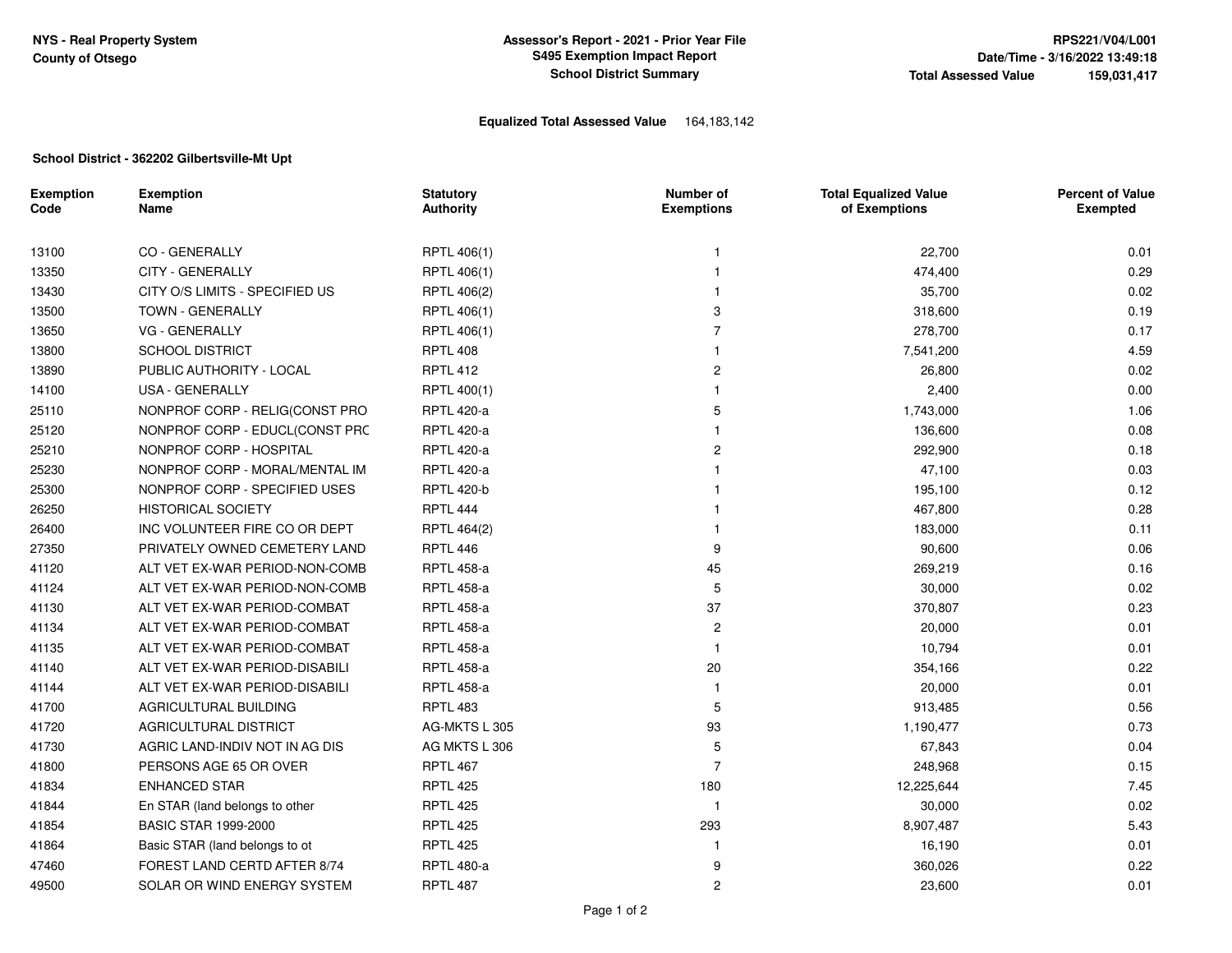**NYS - Real Property System Assessor's Report - 2021 - Prior Year File Assessor's Report - 2021 - Prior Year File County of Otsego S495 Exemption Impact Report Date/Time - 3/16/2022 13:49:18** 

#### **Equalized Total Assessed Value** 164,183,142

#### **School District - 362202 Gilbertsville-Mt Upt**

| Exemption<br>Code                                                 | <b>Exemption</b><br>Name | <b>Statutory</b><br>Authority | Number of<br><b>Exemptions</b> | <b>Total Equalized Value</b><br>of Exemptions | <b>Percent of Value</b><br><b>Exempted</b> |
|-------------------------------------------------------------------|--------------------------|-------------------------------|--------------------------------|-----------------------------------------------|--------------------------------------------|
| 50000                                                             | SYSTEM CODE              | STATUTORY AUTH NOT DEFINED    | 8                              | 406,700                                       | 0.25                                       |
| <b>Total Exemptions Exclusive of</b><br><b>System Exemptions:</b> |                          |                               | 745                            | 36,915,306                                    | 22.48                                      |
| <b>Total System Exemptions:</b>                                   |                          |                               | o<br>õ                         | 406,700                                       | 0.25                                       |
| Totals:                                                           |                          |                               | 753                            | 37,322,006                                    | 22.73                                      |

**\_\_\_\_\_\_\_\_\_\_\_\_\_\_\_\_\_\_\_\_\_\_\_\_\_\_\_\_\_\_\_\_\_\_\_\_\_\_\_\_\_\_\_\_\_\_\_\_\_\_\_\_\_\_\_\_\_\_\_\_\_\_\_\_\_\_\_\_\_\_\_\_\_\_\_\_\_\_\_\_\_\_\_\_\_\_\_\_\_\_\_\_\_\_\_\_\_\_\_\_\_\_\_\_\_\_\_\_\_\_\_\_\_\_\_\_\_\_\_\_\_\_\_\_\_\_\_\_\_\_\_\_\_\_\_\_\_\_\_\_\_\_\_\_\_\_\_\_\_\_\_\_\_\_\_\_** 

**\_\_\_\_\_\_\_\_\_\_\_\_\_\_\_\_\_\_\_\_\_\_\_\_\_\_\_\_\_\_\_\_\_\_\_\_\_\_\_\_\_\_\_\_\_\_\_\_\_\_\_\_\_\_\_\_\_\_\_\_\_\_\_\_\_\_\_\_\_\_\_\_\_\_\_\_\_\_\_\_\_\_\_\_\_\_\_\_\_\_\_\_\_\_\_\_\_\_\_\_\_\_\_\_\_\_\_\_\_\_\_\_\_\_\_\_\_\_\_\_\_\_\_\_\_\_\_\_\_\_\_\_\_\_\_\_\_\_\_\_\_\_\_\_\_\_\_\_\_\_\_\_\_\_\_\_** 

**Values have been equalized using the Uniform Percentage of Value. The Exempt amounts do not take into consideration, payments in lieu of taxes or other payments for municipal services.**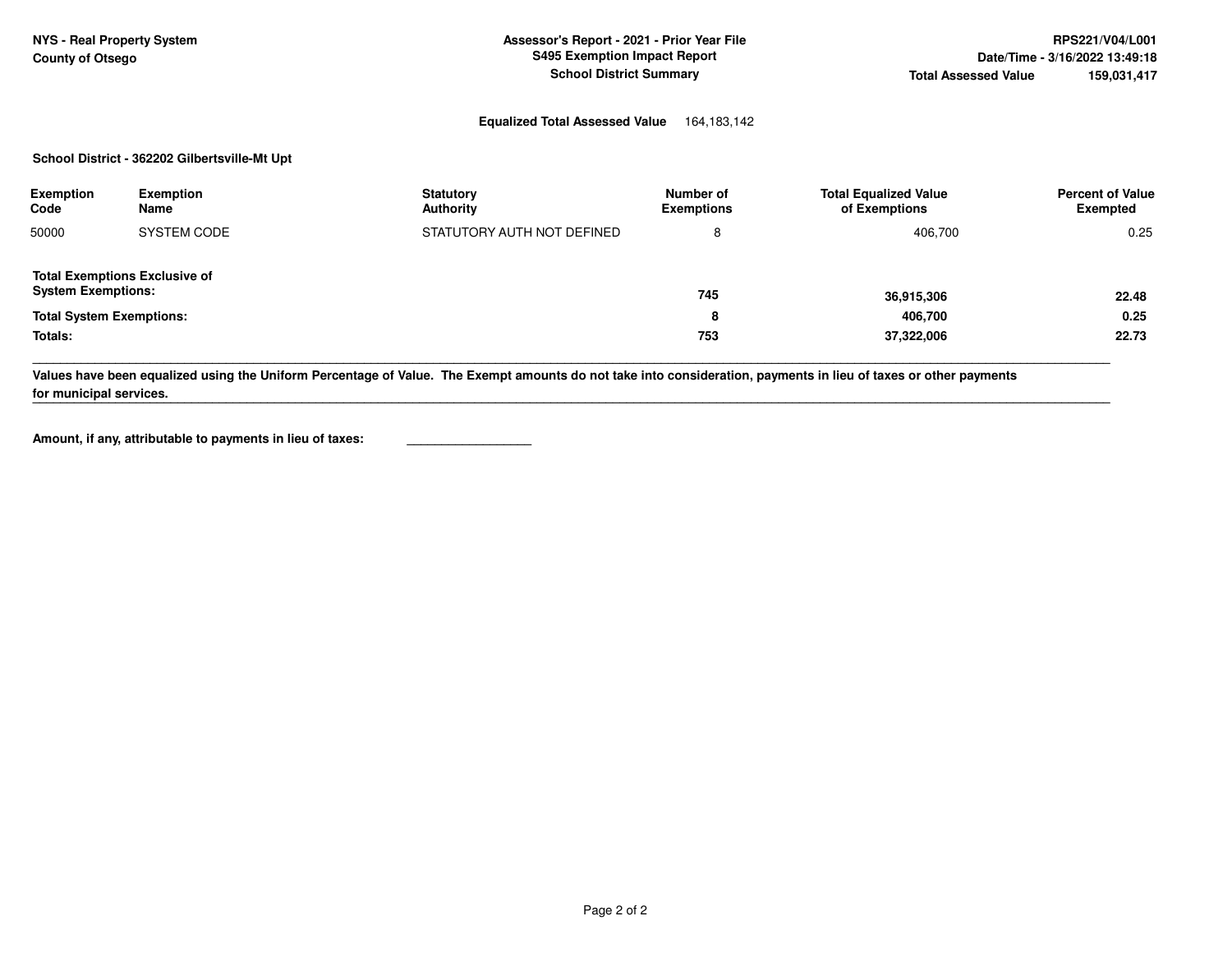### **Equalized Total Assessed Value 25,875,057**

School District - 362202 Gilbertsville Ctrl

| <b>Exemption</b><br>Code        | <b>Exemption</b><br>Name             | <b>Statutory</b><br><b>Authority</b> | Number of<br><b>Exemptions</b> | <b>Total Equalized Value of</b><br><b>Exemptions</b> | <b>Percent of Value</b><br><b>Exempted</b> |
|---------------------------------|--------------------------------------|--------------------------------------|--------------------------------|------------------------------------------------------|--------------------------------------------|
| 13500                           | <b>TOWN - GENERALLY</b>              | RPTL 406(1)                          |                                | 159,800                                              | 0.62                                       |
| 13650                           | <b>VG - GENERALLY</b>                | RPTL 406(1)                          | $\overline{c}$                 | 70,900                                               | 0.27                                       |
| 25110                           | NONPROF CORP - RELIG(CONST PRO       | <b>RPTL 420-a</b>                    | 4                              | 1,740,100                                            | 6.73                                       |
| 25210                           | NONPROF CORP - HOSPITAL              | <b>RPTL 420-a</b>                    | $\mathbf{2}$                   | 292,900                                              | 1.13                                       |
| 25300                           | NONPROF CORP - SPECIFIED USES        | <b>RPTL 420-b</b>                    |                                | 195,100                                              | 0.75                                       |
| 26250                           | <b>HISTORICAL SOCIETY</b>            | RPTL 444                             |                                | 467,800                                              | 1.81                                       |
| 26400                           | INC VOLUNTEER FIRE CO OR DEPT        | RPTL 464(2)                          |                                | 183,000                                              | 0.71                                       |
| 27350                           | PRIVATELY OWNED CEMETERY LAND        | <b>RPTL 446</b>                      | $\overline{c}$                 | 32,500                                               | 0.13                                       |
| 41120                           | ALT VET EX-WAR PERIOD-NON-COMB       | <b>RPTL 458-a</b>                    | 12                             | 72,000                                               | 0.28                                       |
| 41124                           | ALT VET EX-WAR PERIOD-NON-COMB       | <b>RPTL 458-a</b>                    | $\mathbf{2}$                   | 12,000                                               | 0.05                                       |
| 41130                           | ALT VET EX-WAR PERIOD-COMBAT         | <b>RPTL 458-a</b>                    | 10                             | 100,000                                              | 0.39                                       |
| 41140                           | ALT VET EX-WAR PERIOD-DISABILI       | <b>RPTL 458-a</b>                    | 6                              | 109,300                                              | 0.42                                       |
| 41720                           | AGRICULTURAL DISTRICT                | AG-MKTS L 305                        | 6                              | 15,067                                               | 0.06                                       |
| 41800                           | PERSONS AGE 65 OR OVER               | <b>RPTL 467</b>                      |                                | 42,000                                               | 0.16                                       |
| 41834                           | <b>ENHANCED STAR</b>                 | <b>RPTL 425</b>                      | 37                             | 2,463,675                                            | 9.52                                       |
| 41854                           | <b>BASIC STAR 1999-2000</b>          | <b>RPTL 425</b>                      | 45                             | 1,350,000                                            | 5.22                                       |
| 50000                           | SYSTEM CODE                          | STATUTORY AUTH NOT DEFINED           | 4                              | 140,400                                              | 0.54                                       |
| <b>System Exemptions:</b>       | <b>Total Exemptions Exclusive of</b> |                                      | 133                            | 7,306,142                                            | 28.24                                      |
| <b>Total System Exemptions:</b> |                                      |                                      | 4                              | 140,400                                              | 0.54                                       |
| Totals:                         |                                      |                                      | 137                            | 7,446,542                                            | 28.78                                      |

**Values have been equalized using the Uniform Percentage of Value. The Exempt amounts do not take into consideration, payments in lieu of taxes or other payments for municipal services.** 

**\_\_\_\_\_\_\_\_\_\_\_\_\_\_\_\_\_\_\_\_\_\_\_\_\_\_\_\_\_\_\_\_\_\_\_\_\_\_\_\_\_\_\_\_\_\_\_\_\_\_\_\_\_\_\_\_\_\_\_\_\_\_\_\_\_\_\_\_\_\_\_\_\_\_\_\_\_\_\_\_\_\_\_\_\_\_\_\_\_\_\_\_\_\_\_\_\_\_\_\_\_\_\_\_\_\_\_\_\_\_\_\_\_\_\_\_\_\_\_\_\_\_\_\_\_\_\_\_\_\_\_\_\_\_\_\_\_\_\_\_\_\_\_\_\_\_\_\_\_\_\_\_\_\_\_\_** 

**\_\_\_\_\_\_\_\_\_\_\_\_\_\_\_\_\_\_\_\_\_\_\_\_\_\_\_\_\_\_\_\_\_\_\_\_\_\_\_\_\_\_\_\_\_\_\_\_\_\_\_\_\_\_\_\_\_\_\_\_\_\_\_\_\_\_\_\_\_\_\_\_\_\_\_\_\_\_\_\_\_\_\_\_\_\_\_\_\_\_\_\_\_\_\_\_\_\_\_\_\_\_\_\_\_\_\_\_\_\_\_\_\_\_\_\_\_\_\_\_\_\_\_\_\_\_\_\_\_\_\_\_\_\_\_\_\_\_\_\_\_\_\_\_\_\_\_\_\_\_\_\_\_\_\_\_**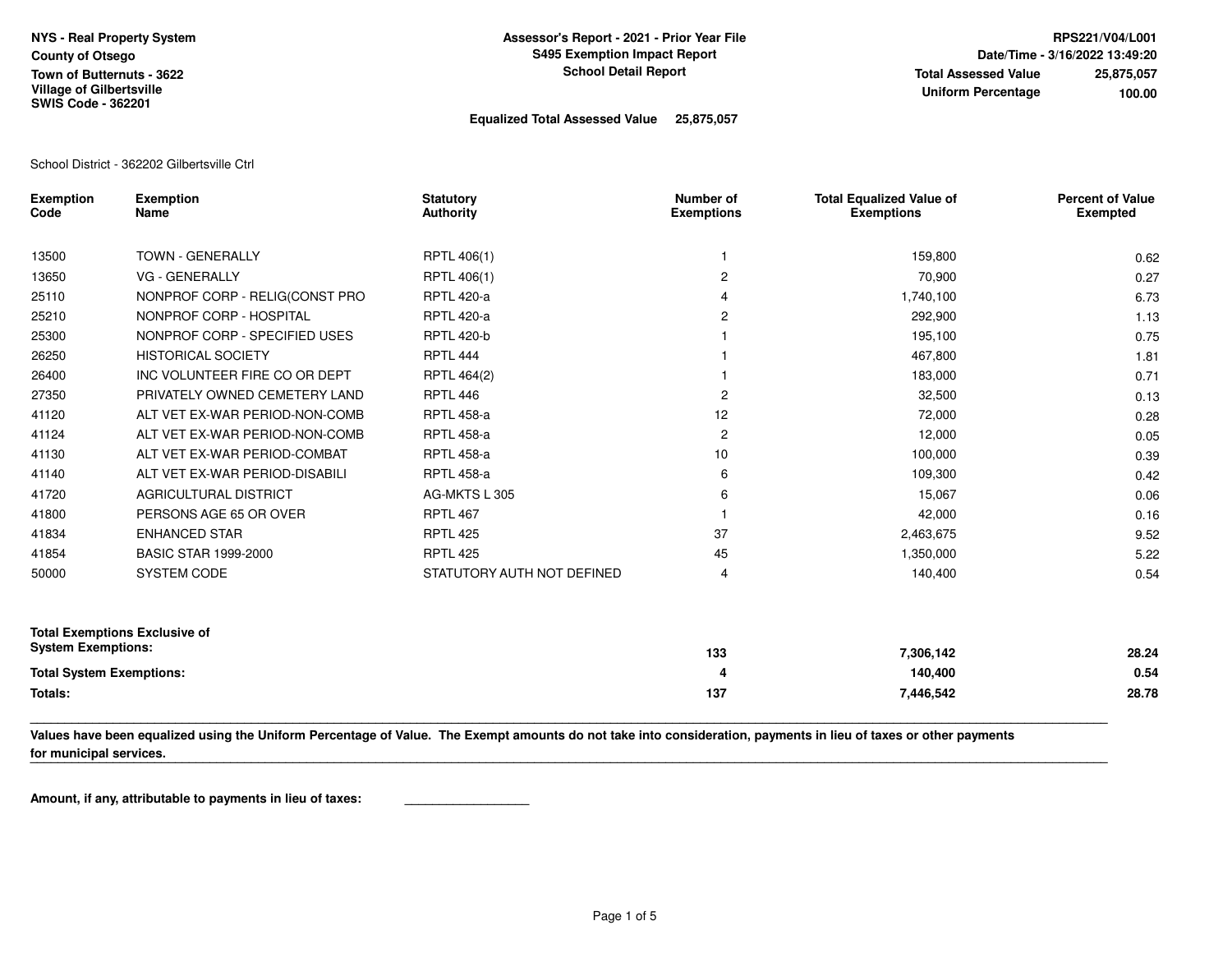### **Equalized Total Assessed Value 117,559,322**

School District - 362202 Gilbertsville-Mt Upt

| <b>Exemption</b><br>Code | <b>Exemption</b><br>Name       | <b>Statutory</b><br>Authority | Number of<br><b>Exemptions</b> | <b>Total Equalized Value of</b><br><b>Exemptions</b> | <b>Percent of Value</b><br><b>Exempted</b> |
|--------------------------|--------------------------------|-------------------------------|--------------------------------|------------------------------------------------------|--------------------------------------------|
| 13100                    | <b>CO - GENERALLY</b>          | RPTL 406(1)                   |                                | 22,700                                               | 0.02                                       |
| 13350                    | <b>CITY - GENERALLY</b>        | RPTL 406(1)                   |                                | 474,400                                              | 0.40                                       |
| 13430                    | CITY O/S LIMITS - SPECIFIED US | RPTL 406(2)                   |                                | 35,700                                               | 0.03                                       |
| 13500                    | <b>TOWN - GENERALLY</b>        | RPTL 406(1)                   |                                | 158,800                                              | 0.14                                       |
| 13650                    | <b>VG - GENERALLY</b>          | RPTL 406(1)                   | 5                              | 207,800                                              | 0.18                                       |
| 13800                    | <b>SCHOOL DISTRICT</b>         | <b>RPTL 408</b>               |                                | 7,541,200                                            | 6.41                                       |
| 13890                    | PUBLIC AUTHORITY - LOCAL       | <b>RPTL 412</b>               | 2                              | 26,800                                               | 0.02                                       |
| 14100                    | USA - GENERALLY                | RPTL 400(1)                   |                                | 2,400                                                | 0.00                                       |
| 25110                    | NONPROF CORP - RELIG(CONST PRO | <b>RPTL 420-a</b>             |                                | 2,900                                                | 0.00                                       |
| 25120                    | NONPROF CORP - EDUCL(CONST PRO | <b>RPTL 420-a</b>             |                                | 136,600                                              | 0.12                                       |
| 25230                    | NONPROF CORP - MORAL/MENTAL IM | <b>RPTL 420-a</b>             |                                | 47,100                                               | 0.04                                       |
| 27350                    | PRIVATELY OWNED CEMETERY LAND  | <b>RPTL 446</b>               |                                | 58,100                                               | 0.05                                       |
| 41120                    | ALT VET EX-WAR PERIOD-NON-COMB | <b>RPTL 458-a</b>             | 27                             | 159,315                                              | 0.14                                       |
| 41124                    | ALT VET EX-WAR PERIOD-NON-COMB | <b>RPTL 458-a</b>             | $\overline{c}$                 | 12,000                                               | 0.01                                       |
| 41130                    | ALT VET EX-WAR PERIOD-COMBAT   | <b>RPTL 458-a</b>             | 24                             | 238,425                                              | 0.20                                       |
| 41140                    | ALT VET EX-WAR PERIOD-DISABILI | <b>RPTL 458-a</b>             | 13                             | 223,279                                              | 0.19                                       |
| 41700                    | AGRICULTURAL BUILDING          | <b>RPTL 483</b>               | 2                              | 256,500                                              | 0.22                                       |
| 41720                    | AGRICULTURAL DISTRICT          | AG-MKTS L 305                 | 85                             | 1,158,277                                            | 0.99                                       |
| 41730                    | AGRIC LAND-INDIV NOT IN AG DIS | AG MKTS L 306                 | 2                              | 13,087                                               | 0.01                                       |
| 41800                    | PERSONS AGE 65 OR OVER         | <b>RPTL 467</b>               | 6                              | 206,968                                              | 0.18                                       |
| 41834                    | <b>ENHANCED STAR</b>           | <b>RPTL 425</b>               | 115                            | 7,764,792                                            | 6.60                                       |
| 41844                    | En STAR (land belongs to other | <b>RPTL 425</b>               |                                | 30,000                                               | 0.03                                       |
| 41854                    | <b>BASIC STAR 1999-2000</b>    | <b>RPTL 425</b>               | 206                            | 6,251,200                                            | 5.32                                       |
| 47460                    | FOREST LAND CERTD AFTER 8/74   | <b>RPTL 480-a</b>             | 8                              | 320,092                                              | 0.27                                       |
| 49500                    | SOLAR OR WIND ENERGY SYSTEM    | <b>RPTL 487</b>               | 2                              | 23,600                                               | 0.02                                       |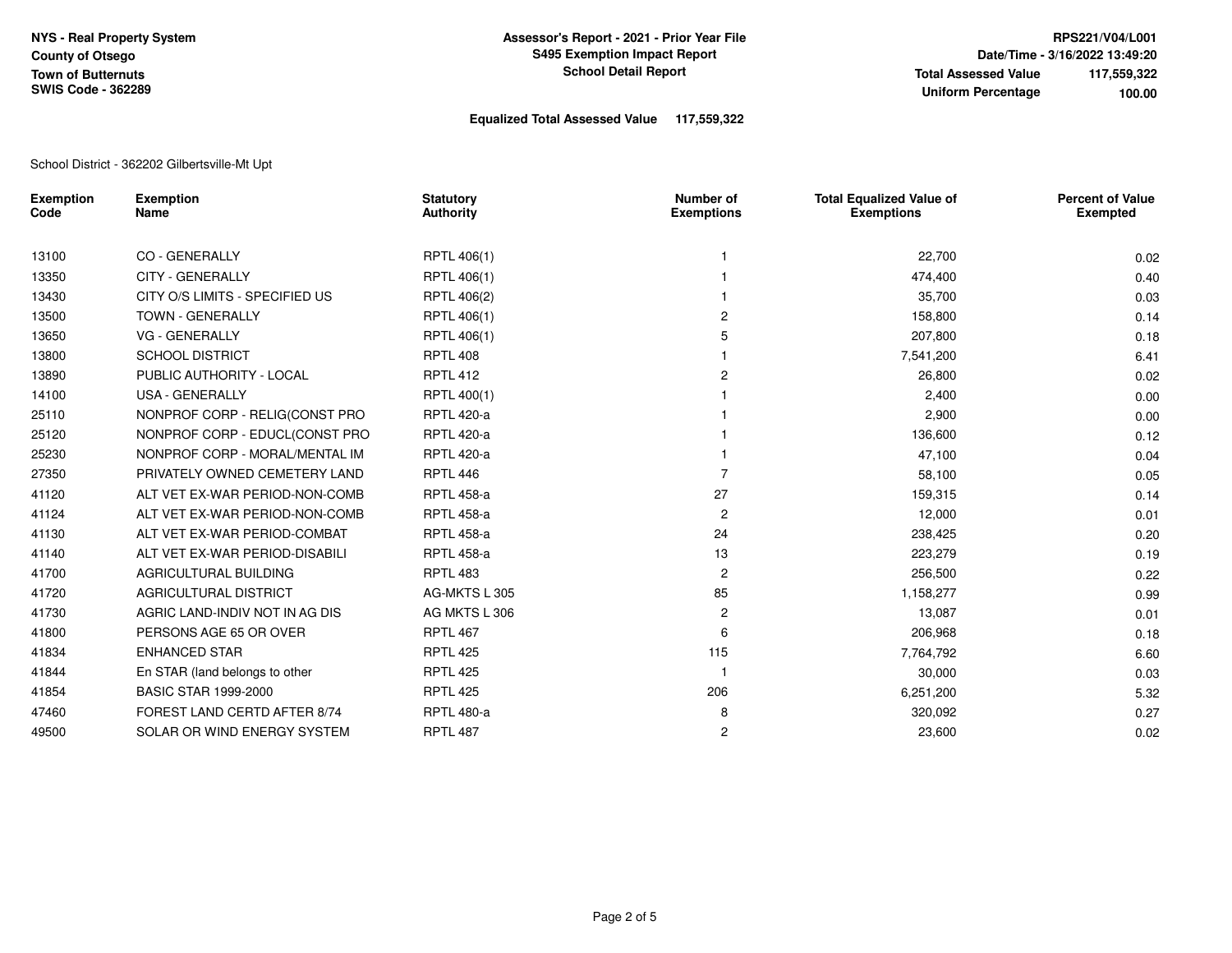| NYS - Real Property System | Assessor's Report - 2021 - Prior Year File |                             | <b>RPS221/V04/L001</b>         |
|----------------------------|--------------------------------------------|-----------------------------|--------------------------------|
| <b>County of Otsego</b>    | <b>S495 Exemption Impact Report</b>        |                             | Date/Time - 3/16/2022 13:49:20 |
| <b>Town of Butternuts</b>  | <b>School Detail Report</b>                | <b>Total Assessed Value</b> | 117,559,322                    |
| <b>SWIS Code - 362289</b>  |                                            | Uniform Percentage          | 100.00                         |
|                            | .<br>_ … …                                 |                             |                                |

**Equalized Total Assessed Value 117,559,322** 

School District - 362202 Gilbertsville-Mt Upt

| Exemption<br>Code                                                 | <b>Exemption</b><br>Name | <b>Statutory</b><br><b>Authority</b> | Number of<br><b>Exemptions</b> | <b>Total Equalized Value of</b><br><b>Exemptions</b> | <b>Percent of Value</b><br>Exempted |
|-------------------------------------------------------------------|--------------------------|--------------------------------------|--------------------------------|------------------------------------------------------|-------------------------------------|
| 50000                                                             | SYSTEM CODE              | STATUTORY AUTH NOT DEFINED           | 4                              | 266,300                                              | 0.23                                |
| <b>Total Exemptions Exclusive of</b><br><b>System Exemptions:</b> |                          |                                      | 517                            | 25,372,035                                           | 21.58                               |
| <b>Total System Exemptions:</b>                                   |                          |                                      | 4                              | 266,300                                              | 0.23                                |
| Totals:                                                           |                          |                                      | 521                            | 25,638,335                                           | 21.81                               |

**\_\_\_\_\_\_\_\_\_\_\_\_\_\_\_\_\_\_\_\_\_\_\_\_\_\_\_\_\_\_\_\_\_\_\_\_\_\_\_\_\_\_\_\_\_\_\_\_\_\_\_\_\_\_\_\_\_\_\_\_\_\_\_\_\_\_\_\_\_\_\_\_\_\_\_\_\_\_\_\_\_\_\_\_\_\_\_\_\_\_\_\_\_\_\_\_\_\_\_\_\_\_\_\_\_\_\_\_\_\_\_\_\_\_\_\_\_\_\_\_\_\_\_\_\_\_\_\_\_\_\_\_\_\_\_\_\_\_\_\_\_\_\_\_\_\_\_\_\_\_\_\_\_\_\_\_** 

**\_\_\_\_\_\_\_\_\_\_\_\_\_\_\_\_\_\_\_\_\_\_\_\_\_\_\_\_\_\_\_\_\_\_\_\_\_\_\_\_\_\_\_\_\_\_\_\_\_\_\_\_\_\_\_\_\_\_\_\_\_\_\_\_\_\_\_\_\_\_\_\_\_\_\_\_\_\_\_\_\_\_\_\_\_\_\_\_\_\_\_\_\_\_\_\_\_\_\_\_\_\_\_\_\_\_\_\_\_\_\_\_\_\_\_\_\_\_\_\_\_\_\_\_\_\_\_\_\_\_\_\_\_\_\_\_\_\_\_\_\_\_\_\_\_\_\_\_\_\_\_\_\_\_\_\_** 

**Values have been equalized using the Uniform Percentage of Value. The Exempt amounts do not take into consideration, payments in lieu of taxes or other payments for municipal services.**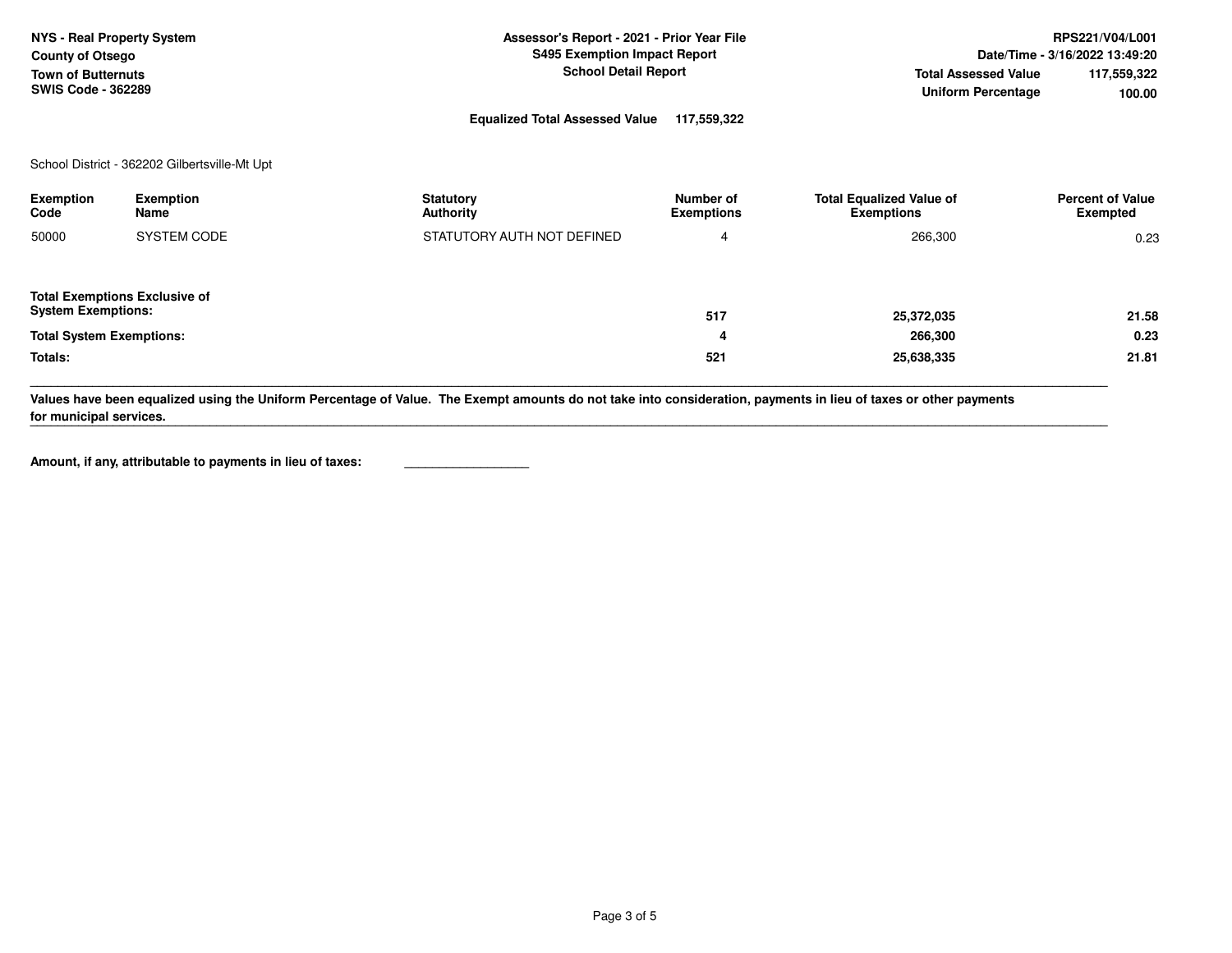**Equalized Total Assessed Value 6,825,182** 

School District - 362202 Gilbertsville Ctrl

| <b>Exemption</b><br>Code             | <b>Exemption</b><br>Name       | <b>Statutory</b><br>Authority | Number of<br><b>Exemptions</b> | <b>Total Equalized Value of</b><br><b>Exemptions</b> | <b>Percent of Value</b><br><b>Exempted</b> |
|--------------------------------------|--------------------------------|-------------------------------|--------------------------------|------------------------------------------------------|--------------------------------------------|
|                                      |                                |                               |                                |                                                      |                                            |
| 41120                                | ALT VET EX-WAR PERIOD-NON-COMB | <b>RPTL 458-a</b>             | 2                              | 12,000                                               | 0.18                                       |
| 41124                                | ALT VET EX-WAR PERIOD-NON-COMB | <b>RPTL 458-a</b>             |                                | 6,000                                                | 0.09                                       |
| 41134                                | ALT VET EX-WAR PERIOD-COMBAT   | <b>RPTL 458-a</b>             | 2                              | 20,000                                               | 0.29                                       |
| 41144                                | ALT VET EX-WAR PERIOD-DISABILI | <b>RPTL 458-a</b>             |                                | 20,000                                               | 0.29                                       |
| 41720                                | AGRICULTURAL DISTRICT          | AG-MKTS L 305                 |                                | 15,146                                               | 0.22                                       |
| 41730                                | AGRIC LAND-INDIV NOT IN AG DIS | AG MKTS L 306                 | 3                              | 54,756                                               | 0.80                                       |
| 41834                                | <b>ENHANCED STAR</b>           | <b>RPTL 425</b>               | 6                              | 424,200                                              | 6.22                                       |
| 41854                                | <b>BASIC STAR 1999-2000</b>    | <b>RPTL 425</b>               | 11                             | 330,000                                              | 4.84                                       |
| 47460                                | FOREST LAND CERTD AFTER 8/74   | <b>RPTL 480-a</b>             |                                | 39,934                                               | 0.59                                       |
| <b>Total Exemptions Exclusive of</b> |                                |                               |                                |                                                      |                                            |
| <b>System Exemptions:</b>            |                                |                               | 28                             | 922,036                                              | 13.51                                      |
| <b>Total System Exemptions:</b>      |                                |                               | 0                              | 0                                                    | 0.00                                       |
| Totals:                              |                                |                               | 28                             | 922,036                                              | 13.51                                      |

**Values have been equalized using the Uniform Percentage of Value. The Exempt amounts do not take into consideration, payments in lieu of taxes or other payments for municipal services.** 

**\_\_\_\_\_\_\_\_\_\_\_\_\_\_\_\_\_\_\_\_\_\_\_\_\_\_\_\_\_\_\_\_\_\_\_\_\_\_\_\_\_\_\_\_\_\_\_\_\_\_\_\_\_\_\_\_\_\_\_\_\_\_\_\_\_\_\_\_\_\_\_\_\_\_\_\_\_\_\_\_\_\_\_\_\_\_\_\_\_\_\_\_\_\_\_\_\_\_\_\_\_\_\_\_\_\_\_\_\_\_\_\_\_\_\_\_\_\_\_\_\_\_\_\_\_\_\_\_\_\_\_\_\_\_\_\_\_\_\_\_\_\_\_\_\_\_\_\_\_\_\_\_\_\_\_\_** 

**\_\_\_\_\_\_\_\_\_\_\_\_\_\_\_\_\_\_\_\_\_\_\_\_\_\_\_\_\_\_\_\_\_\_\_\_\_\_\_\_\_\_\_\_\_\_\_\_\_\_\_\_\_\_\_\_\_\_\_\_\_\_\_\_\_\_\_\_\_\_\_\_\_\_\_\_\_\_\_\_\_\_\_\_\_\_\_\_\_\_\_\_\_\_\_\_\_\_\_\_\_\_\_\_\_\_\_\_\_\_\_\_\_\_\_\_\_\_\_\_\_\_\_\_\_\_\_\_\_\_\_\_\_\_\_\_\_\_\_\_\_\_\_\_\_\_\_\_\_\_\_\_\_\_\_\_**